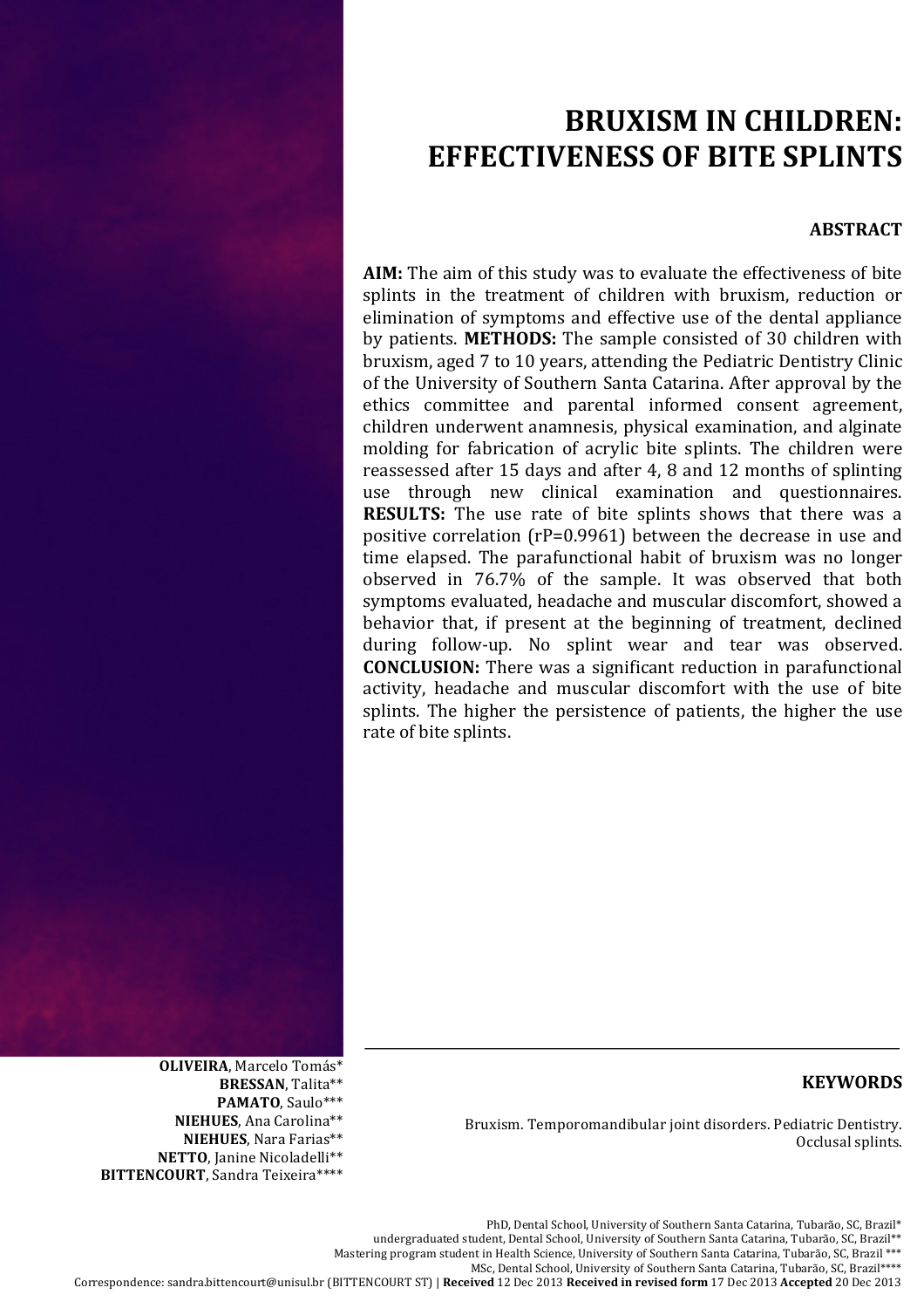## **INTRODUCTION**

Bruxism is known as a parafunctional activity of teeth grinding or clenching, characterized by nonfunctional mandibular movements, voluntary or involuntary, daytime or nighttime. $1$ 

Bruxism is a hot topic in the field of dentistry because there is no real treatment for it. Bruxism has a very complex etiology, such as occlusal and systemic factors, among which the most significant include allergic (rhinitis, asthma) and psychological disorders (anxiety, depression, emotional stress, and fear). Although the patient's life is not at risk, it can influence quality of life, especially through problems such as tooth wear, fractures, headaches, and masticatory muscle and TMJ disorder.<sup>2</sup>

Bruxism is very common among children, both in the primary dentition and in the mixed dentition.2 According to the literature, the prevalence of bruxism in children ranges from  $7\%$  to  $88\%$  and the author believes that this occurs due to lack of standardization of criteria for bruxism  $assessment.<sup>3</sup>$ 

Frequent signs and symptoms of nocturnal bruxism include headache. temporomandibular joint dysfunction, masticatory muscle discomfort and atypical faces. $4$ 

Occlusal adjustment, orthodontic treatment, restorative treatment, occlusal splints, pharmacological therapies such as muscle relaxants, antidepressants and dopaminergic agents, and psychological therapies can be mentioned as alternative treatments to combat bruxism. The treatment can have general goals such as reducing the physical strain, treating the signs and symptoms, minimizing occlusal irritation, and breaking up habitual neuromuscular patters.  $5-10$ 

Acrylic resin bite splints are widely used for bruxism treatment among children and adults, although there are claims in the literature that bite splints are only used to control or lessen symptoms, not to cure bruxism. The occlusal splint avoids teeth wear, protects ATM, better distributes the loads and decreases parafunctional activity, which justifies the scope of this research on children during mixed dentition.<sup>11</sup>

Based on some studies that have suggested the use of bite splints in children who have bruxism signs and symptoms, the objective of this study is to evaluate the effectiveness of acrylic bite splints to reduce the habit or to eliminate or reduce the symptoms caused by bruxism in children during mixed dentition and make them accept this treatment method. The hypothesis of this study was that there is a effective reducing of symptoms of headache, muscle discomfort and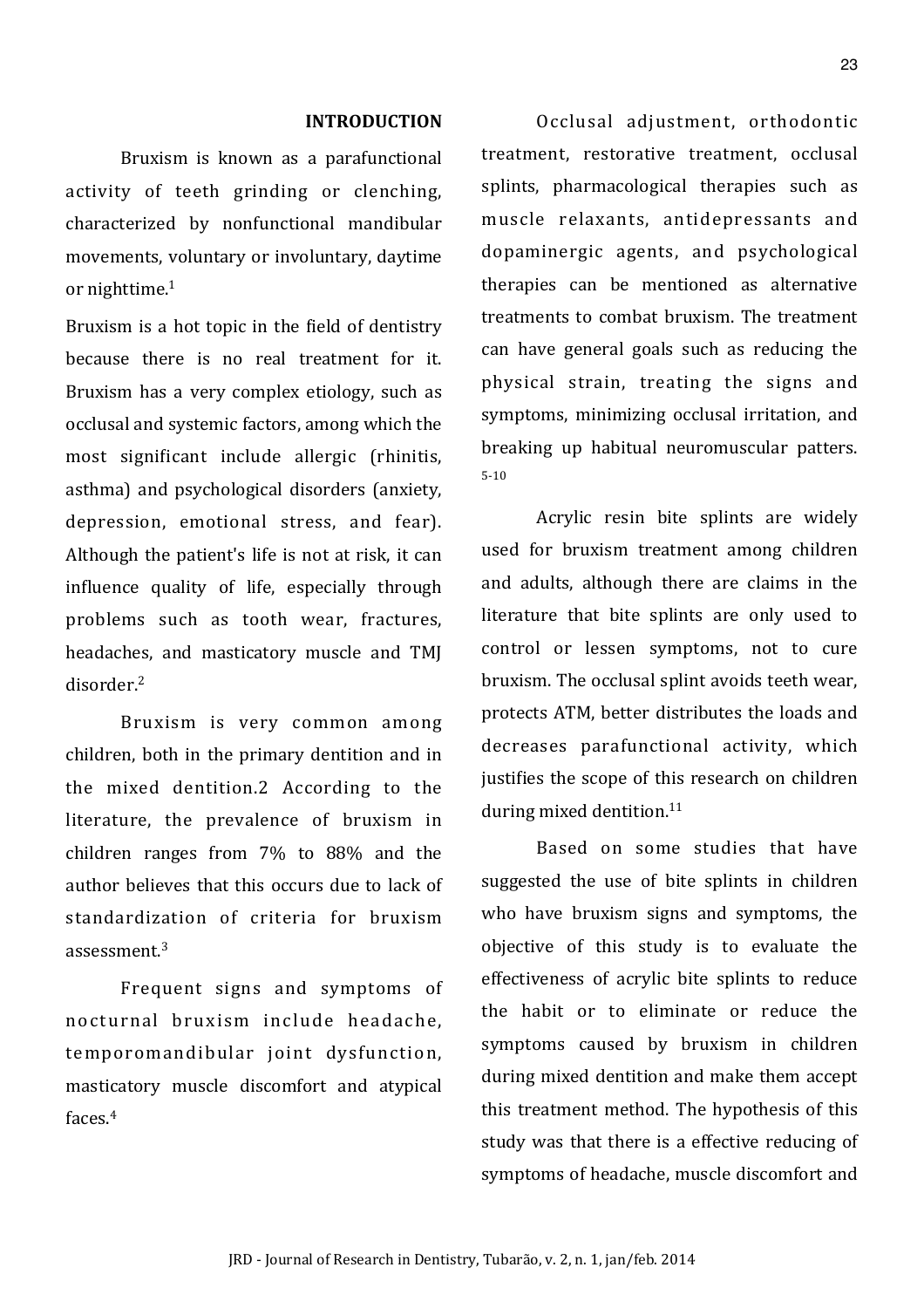parafunctional habit of bruxism using occlusal splints.

#### **MATERIAL-AND-METHODS**

The study subjects were 30 children of both genders, aged 7 to 10 years, attending the Pediatric Dentistry Clinic of the University of Southern Santa Catarina. After approval by the ethics committee and parental informed consent agreement, children in mixed dentition presenting parafunctional symptoms or diagnosed as suffering from nocturnal bruxism were selected for the study. A careful anamnesis and clinical examination was performed to rule out other pathologies.

The splints were made as proposed by Gray and Davies  $(2001)^{11}$  in semi-adjustable articulator mounted in centric relation obtained by frontal manipulation of the patient and recorded on waxbite registration (Polidental, Cotia, São Paulo, Brazil). A screw expander was placed in the central portion of the splint, so that the board would prevent the growth of the upper jaw, which was subsequently properly activated, according to the needs of each patient.

Rebasing of the board was made, when necessary, at the initial installation to improve its retention. All patients underwent occlusal adjustment for distribution and balance of dental contacts.

The children were evaluated after 15 days and after 4, 8 and 12 months of the installation of bite splints, and adjustment of interocclusal splints was made when necessary.

Evaluation of the effectiveness of bite splints was made based on the monitoring of children through: a. clinical examination; b. information reported by children and parents together (Table 2); c. visual assessment of splint wear and tear.

Statistical analysis were performed using Chi-square tests, Fischer's exact test and Pearson correlation.

## **RESULTS**

Table 2 shows the adherence rate to the use of bite splints over time. Data analysis shows that there was a positive correlation  $(rP=0.9961)$ between the decrease in use and time elapsed. The impact of this can be seen in the percentage of children who started grinding teeth again one year after treatment . This condition was observed in  $16.7\%$  of those who stopped using bite splints, compared with 6.6% of those who kept using them. Moreover, the parafunctional habit of bruxism was no longer observed in 76.7% of the patients.

Tables 1 and 3 show the participants' behavior according to the symptoms of headache and muscle discomfort associated with the parafunctional habit. It was observed that both symptoms showed a behavior that, when present at the beginning of treatment, tended to decrease during follow-up. There was a statistically significant difference in the Chi-square test ( $p=0.00012$ ) for the "headache" data criterion.

Despite this, the criterion for "muscular discomfort", the Chi-square analysis showed no statistically significant difference  $(p=0.6599)$ between scores "sometimes" and "never." This was probably due to the lower reporting rate of this symptom at the beginning of treatment.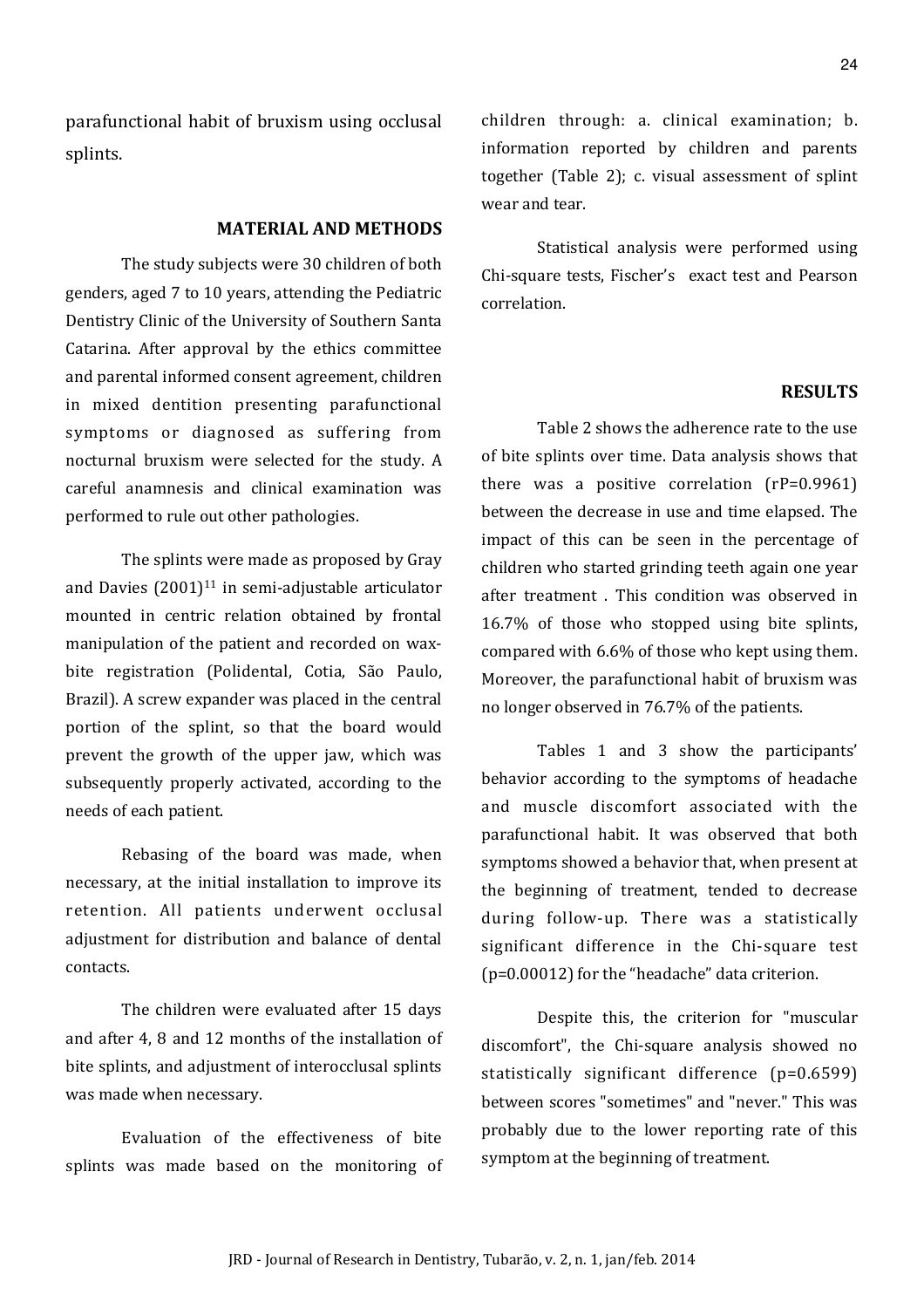research did not observe it in any patient throughout the study.

Table 1. Reports of muscle discomfort over time.

| Time (days) | <b>Often</b> | <b>Sometimes</b> | <b>Never</b> |
|-------------|--------------|------------------|--------------|
|             | $1(3.3\%)$   | 5(16.7%)         | $24(80\%)$   |
| 15 days     |              | $3(10\%)$        | $27(90\%)$   |
|             |              | $3(10\%)$        | $27(90\%)$   |
| 8           |              | $2(6.7\%)$       | 28 (93.3%)   |
| 12          |              | $2(6.7\%)$       | 28 (93.3%)   |

Table 2. Adherence rate to the use of bite splints for bruxism treatment.

| Period (days) | <b>Status</b>  | Adherence rate (n) |
|---------------|----------------|--------------------|
| 15            | Yes            | 100% (30)          |
|               | N <sub>o</sub> | 0% (Zero)          |
| 120           | Yes            | 83.33% (25)        |
|               | N <sub>o</sub> | 16.66% (05)        |
| 240           | Yes            | 70% (21)           |
|               | N <sub>o</sub> | $30\%$ $(9)$       |
| 360           | Yes            | 56.66% (17)        |
|               | N <sub>o</sub> | 43.33% (13)        |

Table 3. Reports of headaches over time.

| Time (months) | <b>Often</b> | <b>Sometimes</b> | <b>Never</b> |
|---------------|--------------|------------------|--------------|
|               | $16(53.3\%)$ | 5(16.7%)         | $9(30\%)$    |
| 0.5           | $9(30\%)$    | $4(13.3\%)$      | $17(56.7\%)$ |
| 4             | $1(3.3\%)$   | 5(16.7%)         | $24(80\%)$   |
|               | $1(3.3\%)$   | $4(13.3\%)$      | $25(83.3\%)$ |
| 12            | $1(3.3\%)$   | 5(16.7%)         | 24 (80%)     |

# **DISCUSSION**

To date, there is no consensus on the most effective treatment method for bruxism due to its multifactorial etiology. According to the authors<sup>5-7</sup> alternative treatments to control bruxism can be mentioned such as occlusal adjustment, orthodontic treatment, restorative

treatment, and occlusal splints. Occlusal splint use is a reversible treatment that should be indicated and used with caution in children, so as not to interfere with the growth process of the dental arches. $12$  In order not to hinder the development of children's dental arches, the bite plates in the present study had a palatal expander.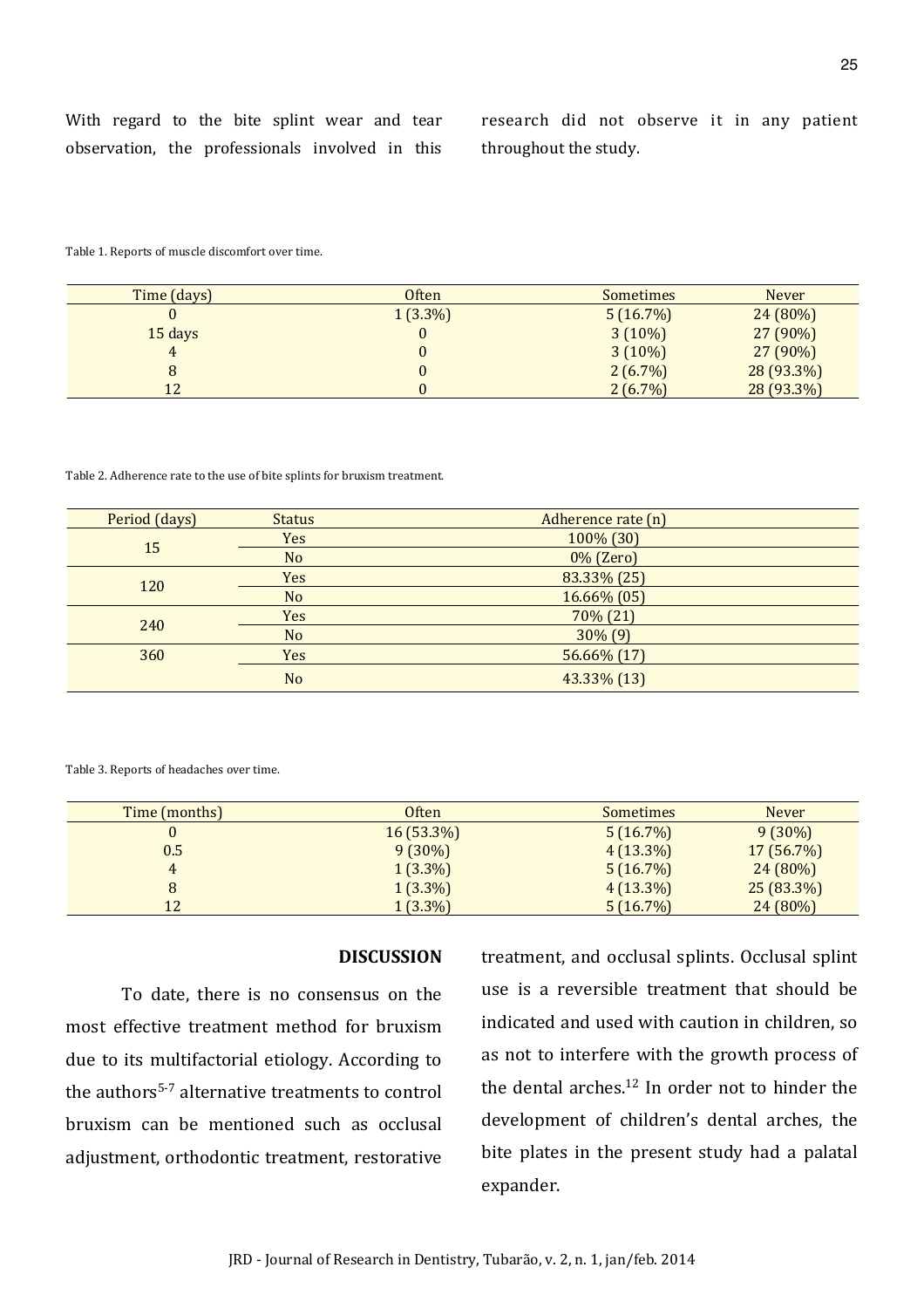An important factor in the treatment of bruxism in children is their acceptance of proposed therapeutic. After 15 days of installing the bite splint, all patients were using it regularly. In the second evaluation after  $4$ months, 83.33% of patients were using it and  $16.66\%$  had discontinued use. In the third evaluation, after 8 months, 70% of patients were using it. In the last evaluation after 1 year, 56.66% of patients were still using the dental appliance, while 43.33% no longer used it. According to parent's reports, forgetfulness was one of the causes for not using splints; others because children complained that splints cause discomfort and still others because they saw that children had stopped tooth grinding and thus concluded that the use was no longer required. Some authors<sup>13</sup> state that the bite splints have a good acceptance by children and believe that the easy adaptation facilitates treatment success. However, Nissan  $(2001)^{14}$  says that splints are uncomfortable, and that some patients remove them during sleep, which could hamper mastication and cause temporomandibular joint disorder and gingivitis.

Although bite splints can be beneficial to protect teeth, the true treatment efficacy is still unclear according to some authors.<sup>10</sup> The authors $15,16$  reported that occlusal splints reduce muscle activity related to bruxism, although the effect is only temporary, i.e., only for control. It would not be possible to obtain an anticipated improvement in symptoms with this treatment. They concluded that occlusal splints are useful for controlling nocturnal bruxism; however, definitive treatment has not occurred vet.

Factors associated with bruxism act as stimuli in the CNS, which reacts with alteration in dopamine neurotransmission and the result is tooth grinding. Other factors also contribute to the parafunctional habit, such as body posture. Vélez et al.  $(2007)^{17}$  conducted a study comparing the posture and dental wear in children with and without bruxism during deciduous dentition and concluded that bruxism affects not only the muscles of mastication, but also all the muscles of the craniofacial complex, shoulders and neck, often presenting headaches.

Bruxism is usually related to musculoskeletal pain and TMD and, as seen earlier, headache also appears among its symptoms, as well as pain caused by overload on the dental pulp and periodontium.<sup>18</sup> Di Francesco et al.  $(2004)^{18}$  confirms the symptoms of bruxism and also relates them to craniomandibular disorders, including recurrent headaches. Patients participating in this study reported the presence of headache before the use of bite splints (shown in table 3), and the clinical data show that there was a significant improvement over time. Sheikholeslam, Holmgren and Rüse (also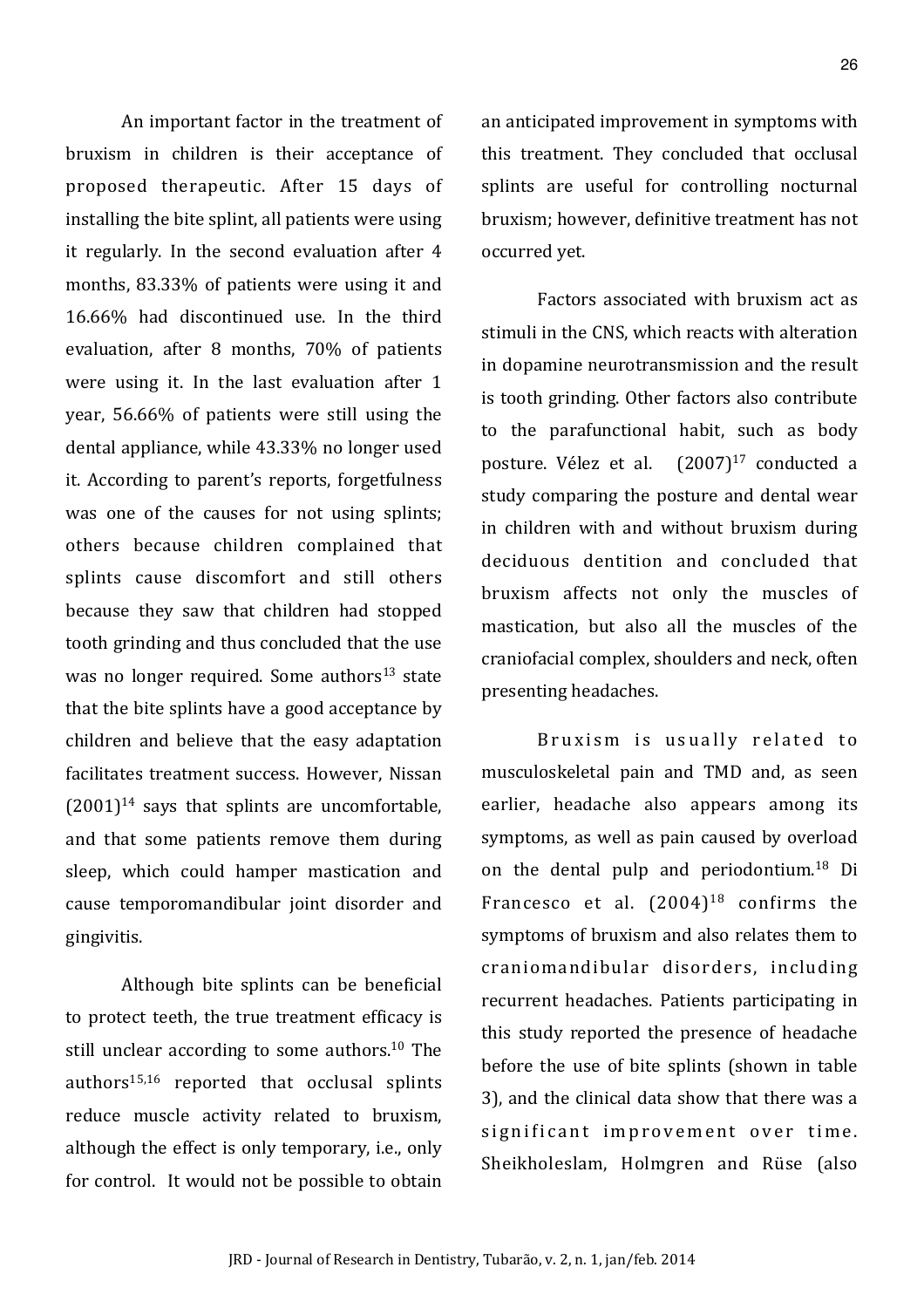reported a reduction of symptoms in the long term in patients with bruxism who used bite splints for six months).<sup>19</sup> This study also observed a reduction in complaints of discomfort in the muscles of mastication after one year (only 6.7% complained of this symptom), although the discomfort index was also low  $(20%)$  before the use of bite splints and, therefore, the difference was not statistically significant.

Most patients participating in this study did not grind teeth during treatment, and many did not return to grind teeth after one year  $(76.7%)$ . This result is consistent with studies by Dube et al.  $(2004)^{20}$  that showed that after two weeks of installing bite splints, there was a decrease in the parafunctional muscle activity. Clark et al.  $(2007)^{21}$  also observed that treatment with bite sprints resulted in a nocturnal bruxism decrease in about half of patients, while one quarter of them showed an increase of parafunctional habit. Among children who returned to grind their teeth, most were composed of children who stopped using splints.

According to Svensson et al.  $(2008)^{22}$ . further studies are still needed to determine the long-term effects and the best treatment options. In their clinical research, Iadidi et al.  $(2008)^7$  reported that there is a lack of statistical power due to a relatively low number of patients studied, as in the proposed research, where out of 30 children studied only 17 continue treatment after one year. More long-term studies involving children are needed to ensure that this treatment method could effectively cure this parafunctional habit among children.

## **CONCLUSION**

According to the methodology applied, it can be concluded that the proposed treatment was effective in reducing symptoms of headache, muscle discomfort and parafunctional habit of bruxism.

With regard to adherence to treatment, a decrease in sprint use over time was observed as of 4 months. After one year, 56.66% of children were still using the dental appliance.

However, more long-term studies involving children are needed to indicate the most effective treatment method for bruxism in children.

#### **REFERENCES**

1. Katayoun E, Sima F, Naser V, Anahita D. Study of the relationship of psychosocial disorders to bruxism in adolescents. J Indian Soc Pedod Prev Dent. 2008;26:91-97.

2. Barbosa TS, Miyakoda LS, Poecztaruk RL, Rocha CP, Gavião MB. Temporomandibular disorders and bruxism in childhood and adolescence: reviewed of the literature. Int J Pediatr Otorhinolaryngol 2008;72:299-314.

3. Attanasio R. Nocturnal bruxism and its clinical managenent. Dent Clin Amer Amer 1991:35:245-252.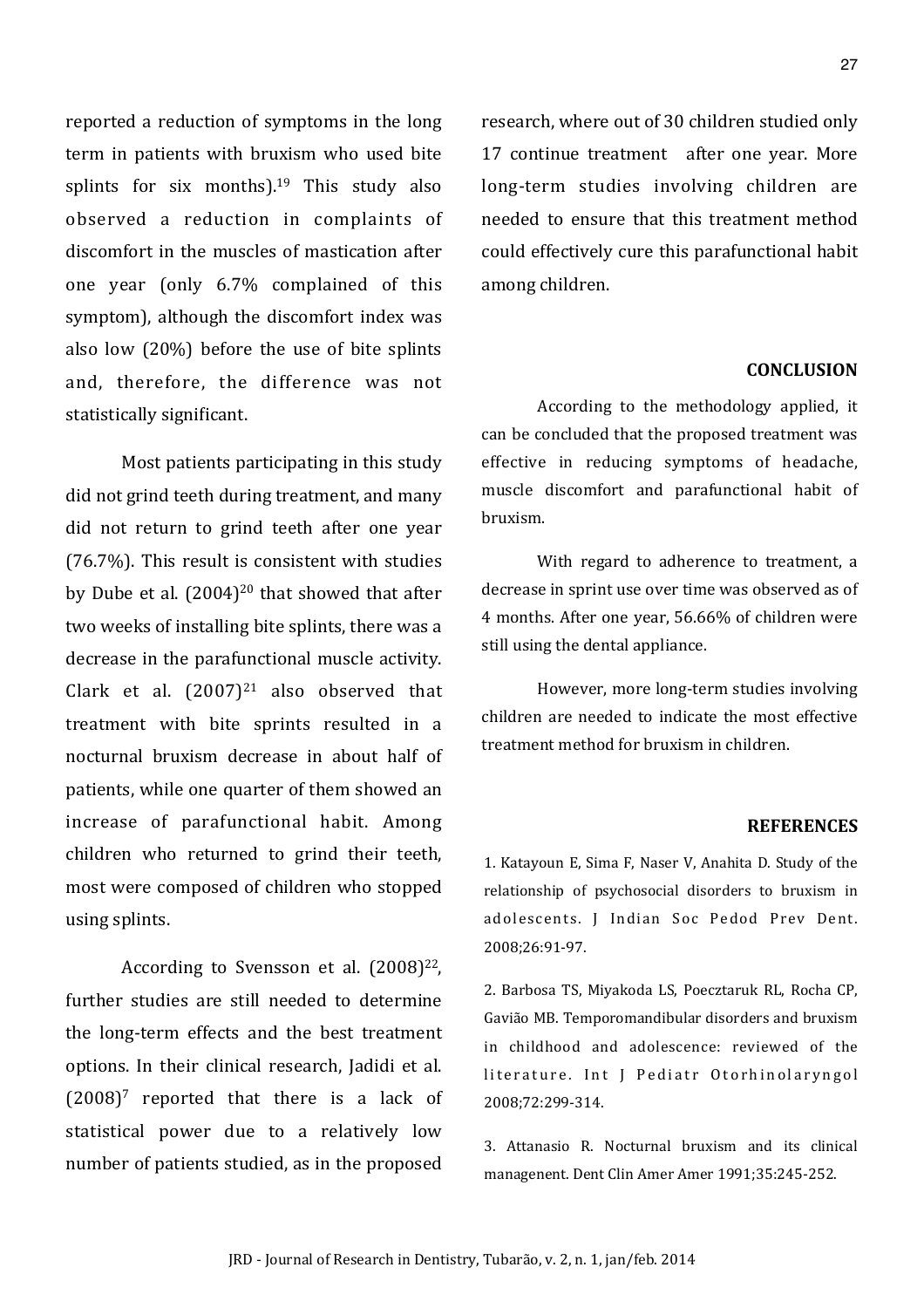4. Knutson G A. Vectored upper cervical, manipulation for chronic sleep bruxism, headache, and cervical spine pain a child. J Manipulative Physiol Ther 2003;26:235.

5. Glaros AG, Owais Z, Lausten L. Reduction in parafunctional activity: a potential mechanism for the effectiveness of splint therapy. I Oral Rehabil 2007;34:97-104.

6. Ramfjord SP. Bruxism, a clinical and electromyographic study. J Am Dent Assoc 1961:62:21-44.

7. Jadidi F, Castrillon E, Svensson P. Effect of conditioning electrical stimuli on temporalis electromyographic activity during sleep. J Oral Rehabil 2008;35:171-183.

8. Rugh ID, Graham GS, Smith IC, Ohrbach RK, Effects of canine versus molar occlusal splint guidance on nocturnal bruxism and craniomandibular symptomatology. [ Craniomandib Disord 1989;3:203-210.

9. Lobbezoo F, Blanchet P, Lavigne GL. Management movement disorders related to orofacial pain: principles and practice. In: Barry J Sessle, Gilles J Lavigne, James P Lund, editors. Orofacial Pain and Related Conditions, 2nd ed. Ronald Dubner Quintessence Publishing, Hanover Park, IL, USA, in press.

10. Lobbezoo F, Van der Zaag J, Selms MKA, Hamburger HL, Naeije M. Principles for the managment of bruxism. J Oral Rehabil 2008;35:509-523.

11. Gray RJM, Davies, SJ. Occlusal splints and temporomandibular disorders: why, when how? Dental Update 2001;28:194-199.

12. Hachmann A et. al. Efficacy of the nocturnal bite plate in the control of bruxism for 3 to 5 years old children. J Clin Pediatr Dent 1999;24:9-15.

13. Parizotto, SPCOL, Rodrigues, CRMD. Tratamento de bruxismo em crianças através do uso de placa de mordida e reabilitação das facetas de desgaste. J Bras Odontoped Odonto Bebe 1999;2:339-44.

14. Nissani M. A bibliographical survey of bruxism with special emphasis on nontraditional treatment modalities. [ Oral Sci 2001;43:73-83.

15. Alvarez-Arenal A, Junquera LM, Fernandez JP, Gonzalez I, Olay S. Effect of occlusal splint and transcutaneous electric nerve stimulation on the signs and symptoms of temporomandibular disorders in patients with bruxism. J Oral Rehabil 2002;29:858-863.

16. Kato T, Dal-Fabbro C, Lavigne GJ. Current knowledge on awake and sleep bruxism: overview. Alpha Omegan 2003:96:24-32.

17. Vélez AL, Restrepo S, Pelaez A, Gallego G, Alvarez E, Tamayo V et al. Head posture and dental wear evaluation of bruxist children with primary teeth. J Oral Rehabil 2007;34:663-670.

18. Difrancesco RC, Junqueira PAS, Trezza PM, Faria MEI, Frizzarini R, Zerati FE. Improvement of bruxism after T & A surgery. Int J Pediatr Otorhinolaryngology 2004:68:441-5.

19. Sheikholeslam A, Holmgren K, Riise C. Therapeutic effects of the plane occlusal splint on signs and symptoms of craniomandibular disorders in patients with nocturnal bruxism. J Oral Rehabil 1993;20:473-82.

20. Dube C, Rompre PH, Manzini C, Guitard F, Grandmont P, Lavigne GJ. Quantitative polygraphic controlled study on efficacy and safety of oral splint devices in tooth-grinding subjects. J Dent Res 2004;83:398-403.

21. Clark GT, Ram S. Four oral motor disorders: bruxism, dystonia, dyskinesia and drug-induced